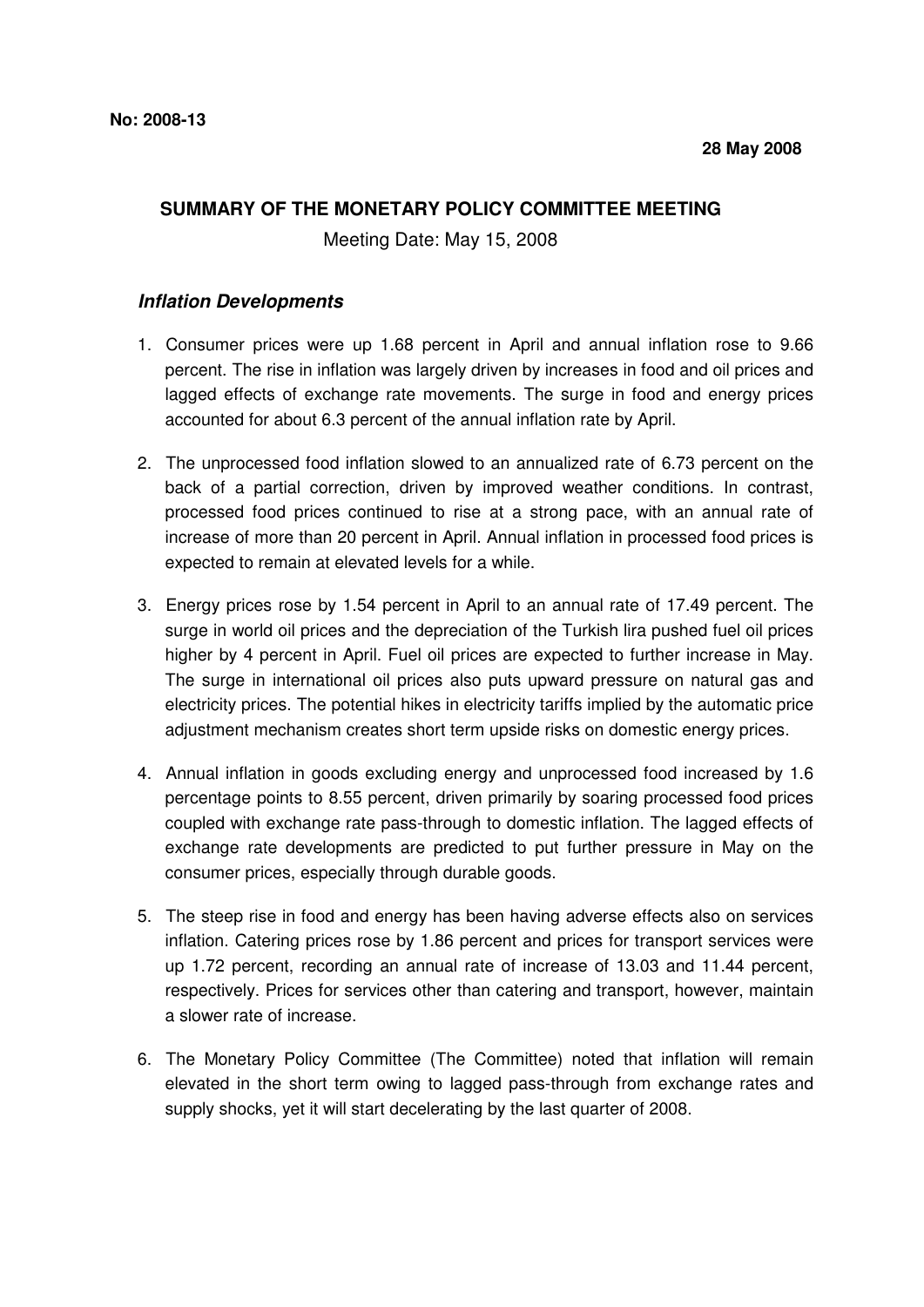## **Factors Affecting Inflation**

- 7. Recent readings are in line with the outlook presented in the April Inflation Report. Industrial production grew at an annualized rate of 2.4 percent in March, but was down 1.7 percent from February on a seasonally adjusted basis. Based on quarterly averages, industrial production increased by a solid 6.9 percent annual rate during the first quarter of 2008, but fell by 0.7 percent from the previous quarter in seasonally adjusted terms. On balance, these figures indicate that, despite the recent slowdown in economic activity, the economy will display a relatively sizeable annual growth in the first quarter of 2008, mainly benefiting from the base effect.
- 8. Indicators for consumer demand point to an ongoing slowdown in domestic demand. The seasonally adjusted CNBC-e consumption index continued to trend downward in April, following the decline in the first quarter. Consumer confidence indices and seasonally adjusted sales of automobiles continued to decline in April. Moreover, firstquarter domestic sales of white goods lagged behind the fourth quarter of 2007 on a seasonally adjusted basis.
- 9. Leading indicators for private sector investments reflect a similar outlook to consumer demand. The production of electrical machinery and appliances and the domestic sales of light commercial vehicles registered a strong annual growth rate during the first quarter; however, both indicators were down from a quarter ago in seasonally adjusted terms. Machinery-equipment production, on the other hand, declined both on annual and seasonally adjusted terms. Imports of capital goods remain strong on a year-on-year basis, yet seasonally adjusted figures point to a slowdown. Besides, the production of nonmetallic minerals continues to fall, suggesting further weakening in construction activity.
- 10. The economic slowdown is also evident in service-sector employment figures, which displayed a limited rise in the first quarter in seasonally adjusted terms.
- 11. Both exports and imports recorded high growth rates in the first quarter of 2008. During this period, exports grew faster than imports in real terms. Leading data released by the Turkish Exporters' Assembly suggest that exports have continued to grow at a robust pace in April and May.
- 12. In sum, difficulties in international credit markets continue to restrain domestic demand, while external demand remains robust. Overall, aggregate demand conditions will continue to support disinflation.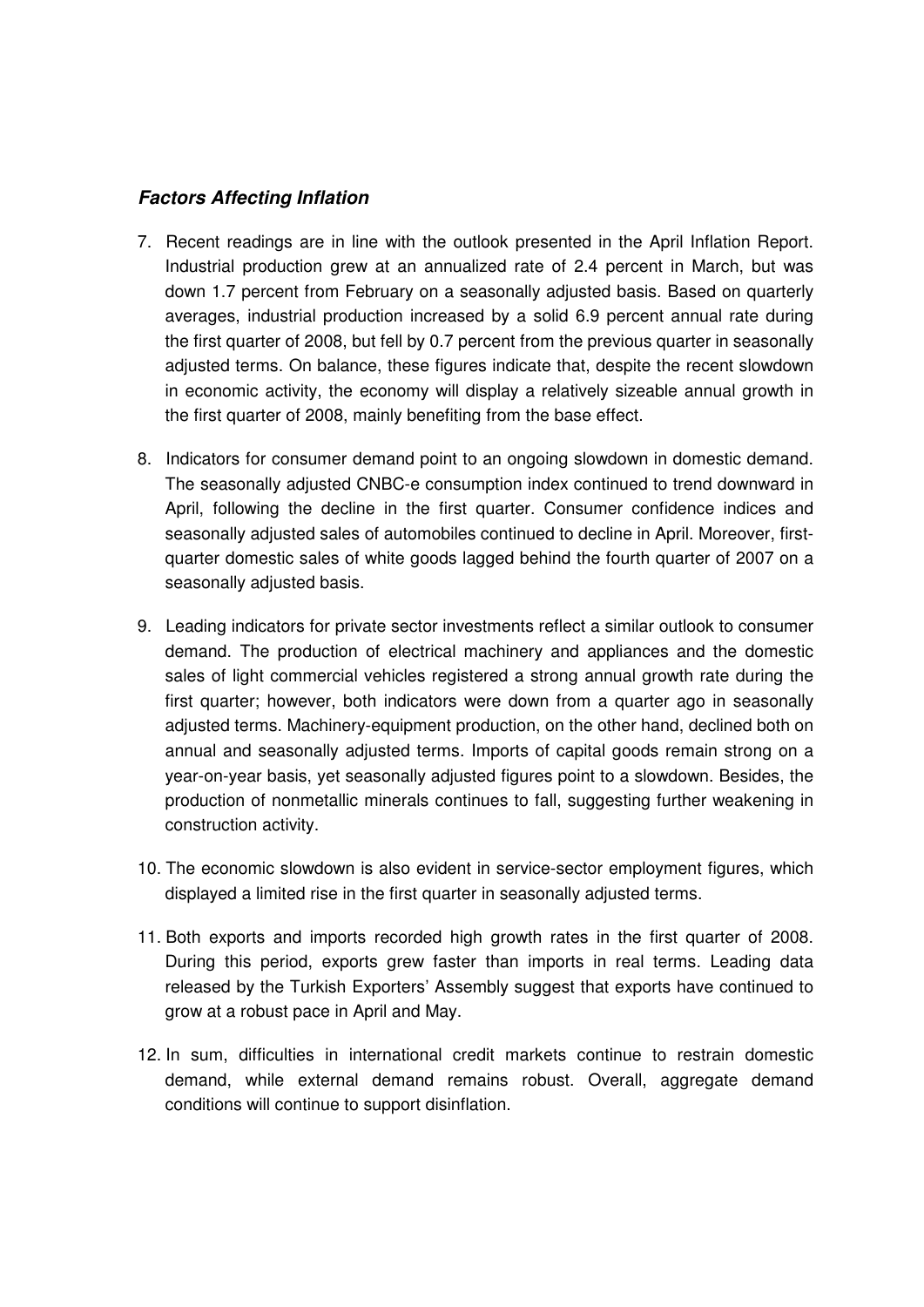## **Monetary Policy and Risks**

- 13. Moderating domestic demand has been curbing the pass through from cost-push factors. The prices of products that do not use food or energy as main inputs have been rather well behaved. However, the fact that first round effects of the supply side shocks have reached unprecedented levels has been affecting inflation expectations adversely. In this regard, the Committee decided to implement a measured hike in policy rates to contain the potential second round effects.
- 14. Inflation is expected to start decelerating in the last quarter of the year, ending 2009 at around 6.7 percent, as forecasted in the April Inflation Report. In the forthcoming period, monetary policy decisions will be geared towards keeping inflation close to these forecasts. In this respect, the Committee highlighted the importance of economic agents' forecasts to be aligned with the Central Bank forecasts.
- 15. Risks to the inflation outlook exist on both sides:
- 16. Continued rises in energy prices and ongoing uncertainty in the global economy have increased the risks on the short-term inflation outlook. The Committee indicated that oil prices have materialized at higher levels than the path implied by our baseline projections in the April Inflation Report. Developments in food prices, on the other hand, have been relatively more favorable. Although processed food prices continued to rise due to lagged impact of past developments, they are likely to decelerate on the back of recent moderation in agricultural commodity prices. Moreover, inflation in unprocessed food items has been easing recently, mainly owing to benign weather conditions. Overall, the Committee assessed that at this point there is no need to alter the main scenario on food prices presented in the Inflation Report.
- 17. The fact that the economy has faced persistent and sizeable supply shocks, concurrently with deterioration in overall market sentiment, implies that inflation may display more inertia than envisaged. In this respect, the uncertainty in food and energy prices also poses risks for the medium term outlook. The Central Bank will aim at containing the second round effects should the food and energy prices continue to rise at a rapid pace. More favorable developments than envisaged, on the other hand, will be perceived as an opportunity to implement a faster disinflation.
- 18. The extent of the slowdown in the global economy is yet to be seen and the volatility in the financial markets still continues to be a major source of uncertainty. A protracted period of uncertainty has been keeping risk appetite at low levels and leading to a slowdown in capital flows to emerging markets. The Committee once again emphasized that monetary policy would not react to temporary fluctuations in financial markets, but will not hesitate to implement the necessary monetary